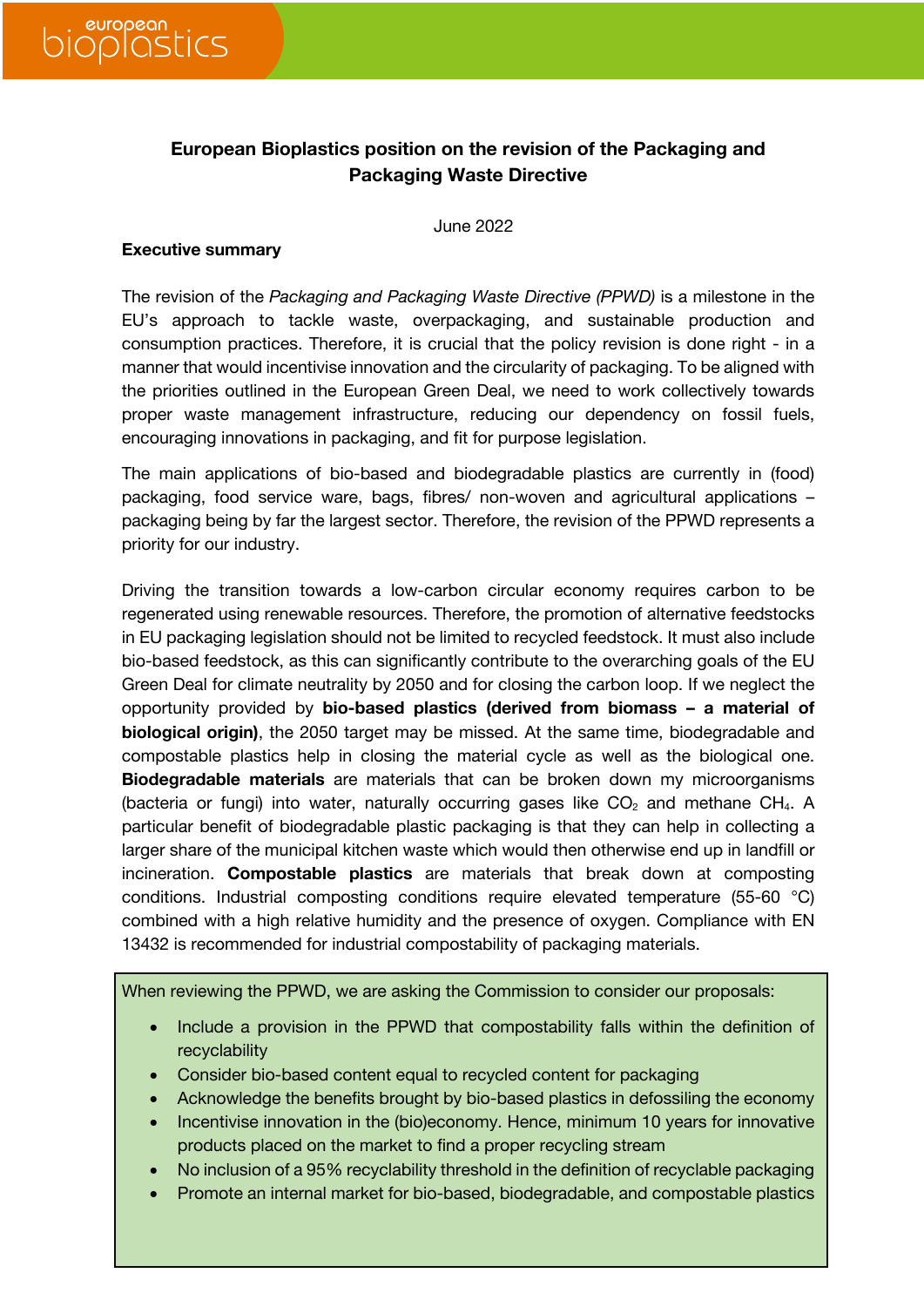We furthermore call for caution when focusing exclusively on the recycled content as mechanical recycling will not be enough alone to replace Europe's dependency on fossil resources and to stop the current trend of over-packaging and excessive waste in the EU. A change in the mindset at the design stage is essential, together with more incentives for switching to renewable sources for plastic production, and for designing packaging that is biodegradable or compostable.

### **Introduction**

European Bioplastics calls on the EU Commission to use the opportunity given by the revision of the PPWD to set up a **forward-thinking** regulatory framework which paves the way for innovation and sufficiently considers the important role that bio-based, biodegradable, and compostable plastics play in reducing environmental and climate impacts. Therefore, the entire family of bioplastics must be included in the preferred policy option for the PPWD revision.

We should recall the 2018 European Strategy for Plastics in a Circular Economy (COM (2018) 28 final) which states that "*biodegradable plastics can certainly have a role in some applications and the innovation efforts in this field are welcomed."*

Furthermore, the Commission underlined in its own strategy that "*In response to the high level of plastic leakage into our environment and its harmful effects, solutions have been sought to design biodegradable and compostable plastics. Targeted applications, such as using compostable plastic bags to collect organic waste separately, have shown positive results; and standards exist or are being developed for specific applications."* Furthermore, "*applications with clear environmental benefits should be identified and in those cases the Commission will consider measures to stimulate innovation and drive market developments in the right direction. To allow adequate sorting and avoid false environmental claims, the Commission will propose harmonised rules for defining and labelling compostable and biodegradable plastics. It will also develop lifecycle assessment to identify the conditions under which the use of biodegradable or compostable plastics is beneficial, and the criteria for such applications*."

The first European Bioeconomy Strategy in 2012 recognised that "**the bioeconomy has a huge potential for climate mitigation and a carbon neutral future".** Achieving carbon neutrality requires the contribution of all sectors of the EU economy and strong economic incentives for investments in innovation and climate-friendly production practices. At the same time, as part of the efforts to combat climate change, we urgently need alternative raw materials – making the switch to bio-based materials in which  $CO<sub>2</sub>$  – a greenhouse gas – remains captured in products over the long term. The EU Bioeconomy Strategy Progress report published in June 2022 highlights that **"Europe has a market share of 35% of biobased plastics. R&I in the biobased plastics sector can support climate neutrality while supporting EU industrial leadership**" and continues further on to call for more investments in R&D for bio-based and biodegradable plastics. Therefore, policy support is urgently needed to boost bio-based, biodegradable and compostable plastics' s potential for climate change mitigation. As Europe continues to rely heavily on fossil resources for carbon and energy sources, this is making it vulnerable, particularly in the context of the Ukrainian war. Bio-based, biodegradable, and compostable plastics can help in transitioning the EU towards a low-carbon, efficient and competitive economy with a thriving industry,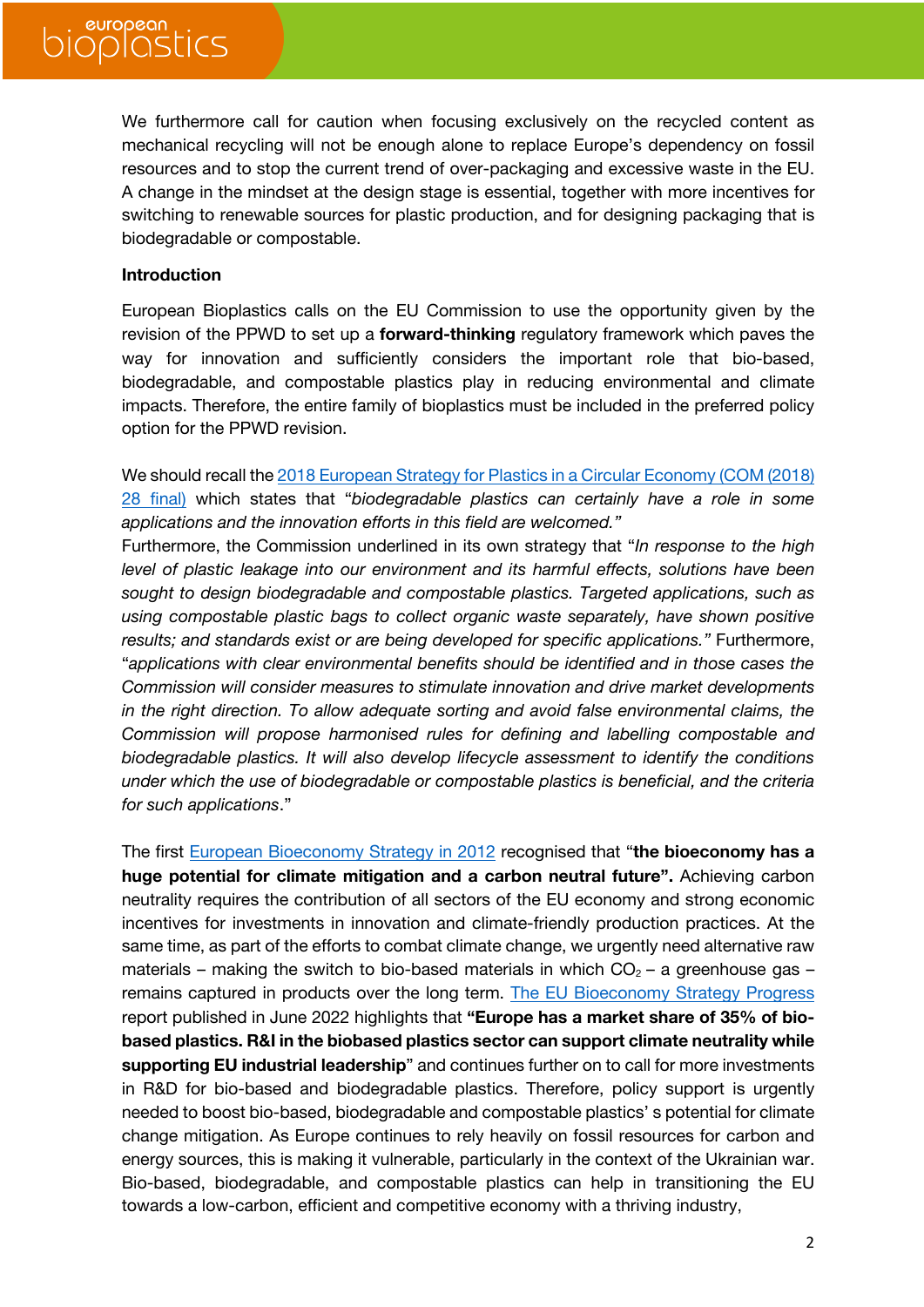### **The definition of recyclable packaging**

In the context of the revision of the PPWD, the Commission is looking into providing a definition for "recyclable packaging" as "that which can be effectively and efficiently separated from the waste stream, collected, sorted and aggregated into defined streams for recycling processes, and recycled at scale through relevant industrial processes such that it is turned into a secondary raw material of sufficient quality such that end markets exist in which it is valued as a substitute for virgin material". While we welcome the overall idea behind the proposed definition, it fails to acknowledge the technical advancements both in the production, sorting, and end of life options for bio-based, biodegradable, and compostable polymers.

Concretely, we suggest including a provision in the PPWD revised text that "*recycling includes the organic reprocessing of compostable packaging"***. The EU-wide definition** of recyclable packaging **must include compostable packaging** which is designed to biodegrade in industrial composting (certified EN13432) and through the composting process closes the organic carbon cycle as soil improver.

The issue of soil health and the need to return organic carbon to soil is outlined in the Farm to Fork, Carbon Recycling and Soil Strategies. However, to get organic waste back to soil we need to ensure it is clean and does not bring contamination. Compostable plastics are one instrument that can help this process, and they should not be overlooked. Moreover, we call on the EU to support EPRs for compostable packaging and the promotion of highquality compost which benefits the soil e.g., by carbon farming. Compost has a certain composition of nutrients (e.g. phosphate, nitrogen, carbon) that makes it a very healthy composition for keeping soil health. For the composting process to work properly, a certain carbon to nitrogen ratio is required. For this reason, the managers of composting plants mix nitrogen-rich fractions (kitchen waste, manure, etc.) with carbon-rich fractions (e.g. cellulose, green garden waste) to avoid fermentation imbalances. Compostable plastics are also an essential element which needs to be considered in the revision of the PPWD given their contribution to climate change mitigation. Compostable plastics are non-toxic and entirely decompose back into carbon dioxide, water, and biomass when composted.

Organic recycling of bio-waste is crucial for meeting the EU target to recycle 65 % of municipal waste by 2035. Composting and digesting biowastes also reduces GHG emissions, creates energy and compost to put resources back to soil. In some European countries, e.g., Austria, Belgium, Germany, Italy and The Netherlands, industrial composting is already well established and a widely accepted part of the waste recovery infrastructure. Other EU countries still need to catch up to achieve an equivalent level of industrial composting. However, a decent separate bio-waste collection system is fundamental to implementing organic recycling and thus industrial composting. Furthermore, no hierarchy should be set among the different types of recycling technologies – compostable plastics, bio-based content and recycled content should all have an equal value in the development of the legislative proposal for the PPWD.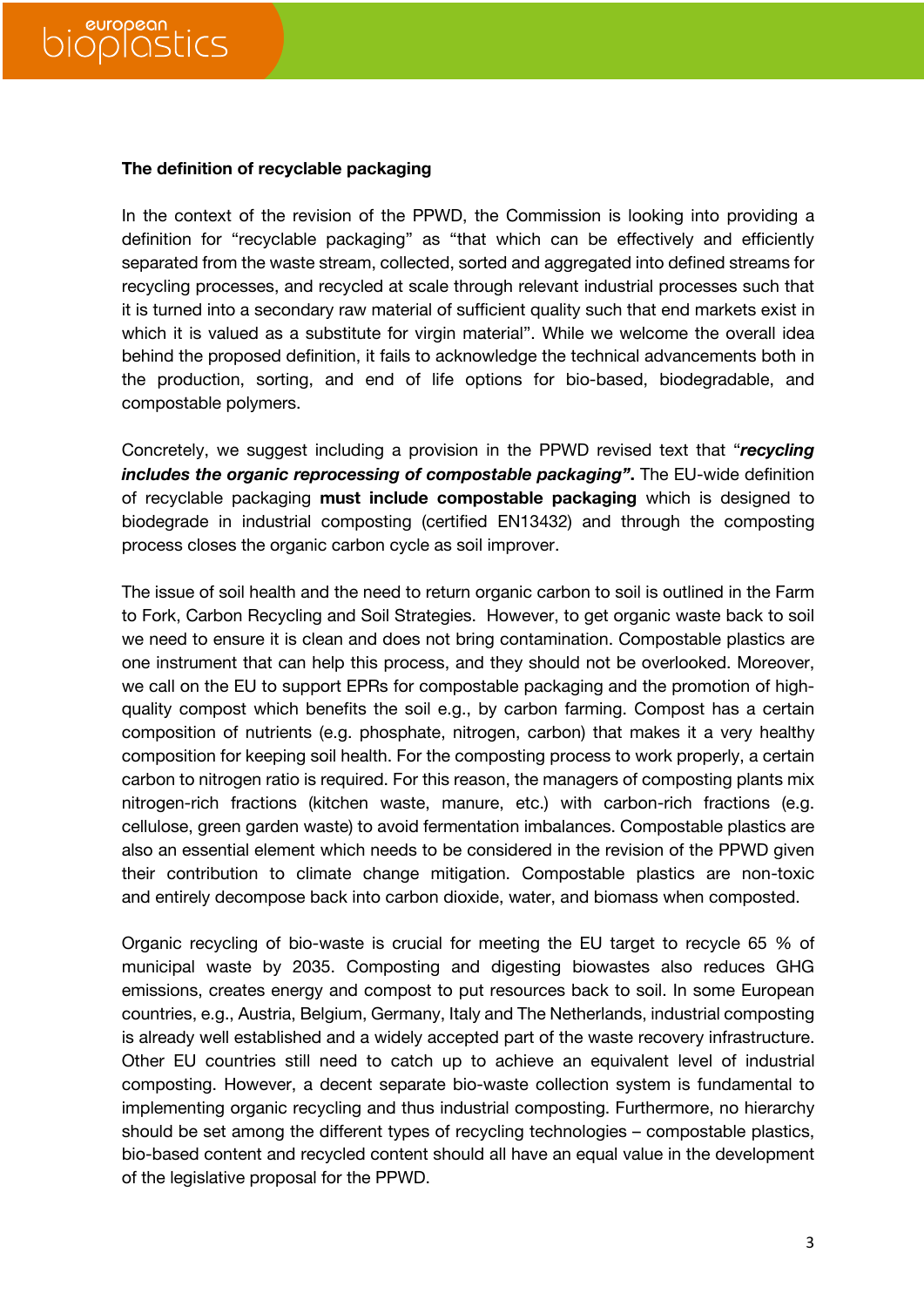# european<br>ODIOSLICS

With regards to the part *"separated from the waste stream, collected, sorted and aggregated into defined streams for recycling processes"* from the proposed definition, EUBP would like to highlight that bio-based and compostable plastics can be sorted from plastic waste very efficiently using the industry standard NIR (near infra-red) and density (sink-float) sorting technologies. We would therefore propose that the definition includes a roadmap and relative timeframe to allow for different bio-based polymers to be "aggregated into defined streams". Concretely, the Commission should define a realistic timeframe to upscale the proper sorting technologies which would enable better waste streams and allow all available recycling technologies (mechanical, chemical, and organic) for bio-based and/or compostable plastic packaging. To accelerate this process, the EPR fee paid by producers should be "earmarked" for the upscale of NIR sorting technologies as well as, in the case of compostable packaging, of the composting infrastructure<sup>1</sup>.

With regards to the definition of recyclable packaging, **EUBP is strongly opposed to the 95% mandatory recyclability threshold.** We would like to stress that one size does not fit all, and the definition of recyclability must consider all different products used for packaging, their material specificities and market share.

### **Maximum period of recycling set at 5 years for innovative packaging**

The current proposal to set up the period for recycling at maximum 5 years for innovative packaging placed on the market represents a major concern for EUBP members. We consider that this requirement will hamper innovation in our industry and will in fact be counterproductive to our members' efforts to develop alternatives to conventional plastics. Innovative bioplastics can be on the market for more than 5 years without being able to develop a new recycling stream – for several reasons, such as market demand or technology advances. We would therefore ask the Commission to extend the maximum period of recycling for innovative packaging to 10 years. Otherwise, we will face a real risk that companies will not be incentivised to invest further in innovative packaging.

# **Revision of the Essential Requirements:**

The Essential Requirements for biodegradable and compostable packaging should not scrap the current requirements. In fact, the requirements have guaranteed a harmonized development of the EN 13432 standard and a common view among operators of what is a compostable packaging. However, the two requirements ("*Packaging recoverable in the form of composting"* and "*Biodegradable packaging*") would need to be merged. Eliminating the word biodegradability could open a regulatory gap on the term, which is not in line with the Single Use Plastics Directive that provides a definition of "biodegradable plastics", which could lead to an unregulated approach to the labelling of biodegradable packaging.

 $1$  An example is the Italian EPR scheme Biorepack – the scheme includes "compostable only packaging". Biorepack will collect the environmental fees for compostable packaging and will use them to help municipalities collecting organic waste and to support composting plants that will accept to manage bioplastic waste.